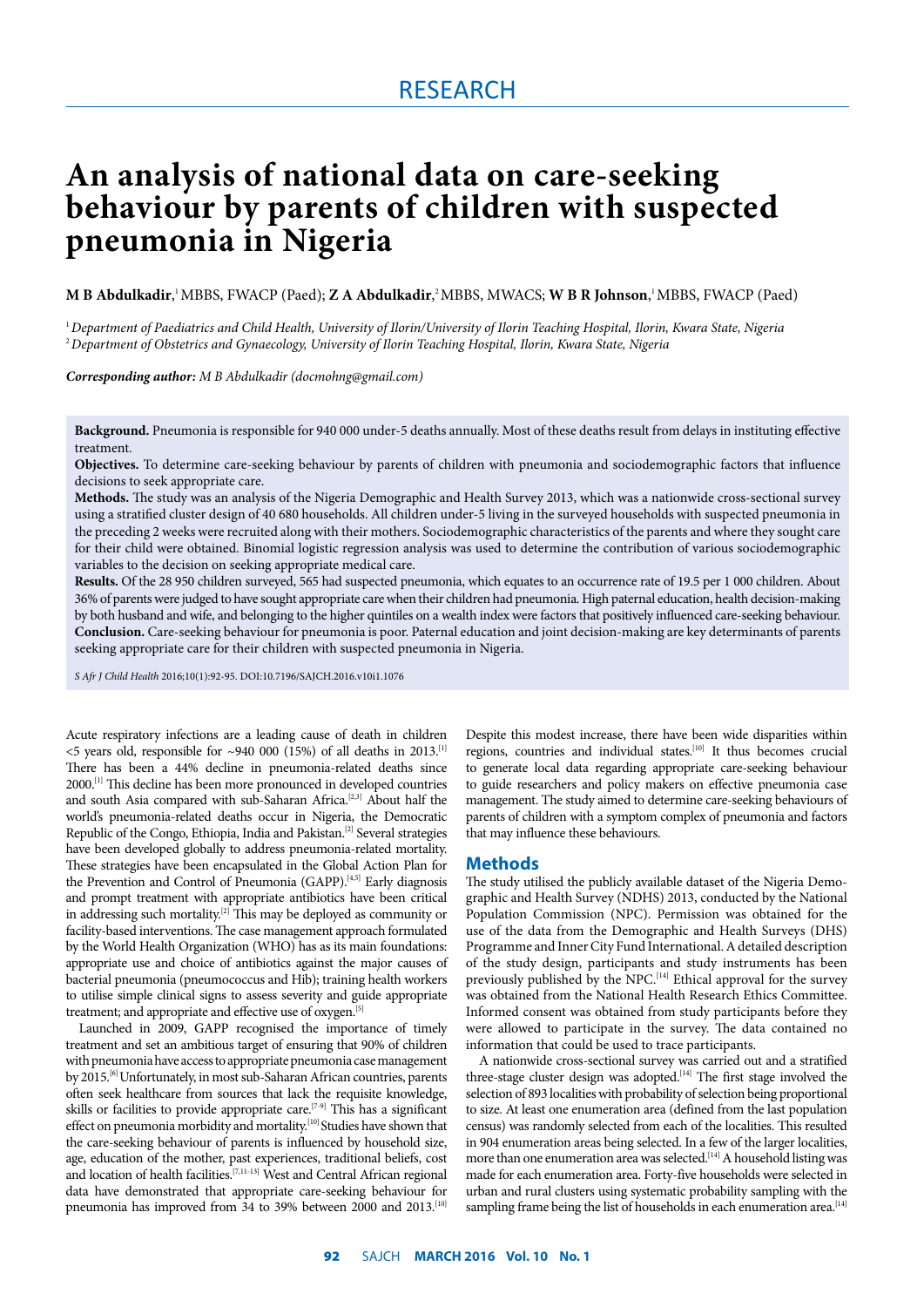A total of 40 680 households were surveyed for the demographic and health survey. Trained interviewers administered a questionnaire to each household with questions pertaining to household characteristics, health of children and care-seeking behaviour.<sup>[14]</sup> Children aged 0 -59 months who had a cough and chest-related fast or difficult breathing in the preceding two weeks were recruited into the study alongside their parents. These symptoms constituted 'suspected pneumonia' as defined by the WHO's Integrated Management of Childhood Illnesses.<sup>[2,15]</sup> Appropriate care-seeking was defined as seeking care from all public or private hospitals, health centres or posts, private doctors and community health workers. It excludes no medical care, pharmacies, shops and traditional practitioners.<sup>[2,10]</sup> Data analysis was carried out using SPSS version 20 software (IBM, USA). Frequencies of missing variables were indicated, where present, if they constituted more than 1% of the overall proportion of the variable. However, these missing variables were excluded from  $\chi^2$  and regression analyses as recommended by the DHS Programme.<sup>[16]</sup> Data were weighted using sampling weights provided within the database. Sampling weights are adjustment factors applied to each case in tabulations to adjust for differences in probability of selection and interview between cases in a sample, either due to design or chance.<sup>[16]</sup> Often in DHS the samples are selected to ensure the maximum representation of certain variables, such as urban/rural setting, which introduces bias into the sample selection process. To eliminate this bias, the frequency of occurrence of each event is weighted to indicate the number of individuals that should have been selected had bias not been present in the sample.<sup>[16]</sup> Wealth index was generated by principal component analysis of household assets. The sum of scores obtained for each household, standardised to a normal distribution and appropriate cut-offs, was used to define poorest, poorer, middle, higher and highest quintiles.<sup>[17]</sup> Frequency distribution tables and cross-tabulation of variables were generated. Mean and standard deviation for continuous variables were provided and the proportion for categorical variables was also determined. Basic tests of statistical significance such as  $x^2$ and Student *t*-tests were utilised as required.<br>Maternal, household, socioeconomic, Maternal, household, education and child factors were compared individually to care-seeking categories through univariate analysis. Significant factors were built into a multiple logistic regression model that was used to identify significant predictors of appropriate care-seeking behaviour. Unweighted data were used for the regression analysis as recommended by the DHS Programme.[16] Odds ratio and *p-*value were used to determine significance of associations. *P*<0.05 was considered significant.

#### **Table 1. Univariate analysis of weighted numbers and percentages of selected determinants of appropriate care-seeking behaviour**

| <b>Variables</b>                                | Appropriate,<br>$n \bar{(\%)}^*$                                                                                                                                                                                                                                                                            | Inappropriate,<br>$n \left( \sqrt[6]{6} \right)^*$ | $p$ -value            |
|-------------------------------------------------|-------------------------------------------------------------------------------------------------------------------------------------------------------------------------------------------------------------------------------------------------------------------------------------------------------------|----------------------------------------------------|-----------------------|
| Age of child (months), mean (SD)                | 24.82 (14.78)                                                                                                                                                                                                                                                                                               | 22.62 (15.39)                                      | 0.110                 |
| Age of mother (years), mean (SD)                | 28.88 (7.02)                                                                                                                                                                                                                                                                                                | 28.81 (7.08)                                       | 0.920                 |
| Age of household head (years), mean (SD)        | 39.70 (10.36)                                                                                                                                                                                                                                                                                               | 38.75 (10.14)                                      | 0.310                 |
| Number of children under five in household      | 2.20(1.33)                                                                                                                                                                                                                                                                                                  | 2.32(1.25)                                         | 0.290                 |
| Sex of child                                    | $n = 194$                                                                                                                                                                                                                                                                                                   | $n = 350$                                          | 0.360                 |
| Male                                            | 101(52.1)                                                                                                                                                                                                                                                                                                   | 168(48.0)                                          |                       |
| Female                                          | 93 (47.9)                                                                                                                                                                                                                                                                                                   | 182(52.0)                                          |                       |
| Place of residence                              | $n = 195$                                                                                                                                                                                                                                                                                                   | $n = 350$                                          | $0.0001$ <sup>†</sup> |
| Urban                                           | 72(36.9)                                                                                                                                                                                                                                                                                                    | 77(22.0)                                           |                       |
| Rural                                           | 123(63.1)                                                                                                                                                                                                                                                                                                   | 273(78.0)                                          |                       |
| Highest maternal educational level              | $n=195$                                                                                                                                                                                                                                                                                                     | $n = 349$                                          | $0.001^+$             |
| None                                            | 86(44.1)                                                                                                                                                                                                                                                                                                    | 183 (52.4)                                         |                       |
| Primary                                         | 32(16.4)                                                                                                                                                                                                                                                                                                    | 81(23.2)                                           |                       |
| Secondary                                       | 64 (32.8)                                                                                                                                                                                                                                                                                                   | 79 (22.6)                                          |                       |
| Tertiary                                        | 13(6.7)                                                                                                                                                                                                                                                                                                     | 6(1.7)                                             |                       |
| Duration of mother education (years), mean (SD) | 5.32(5.52)                                                                                                                                                                                                                                                                                                  | 3.57(4.41)                                         | $0.0001^{\dagger}$    |
| Highest paternal educational level              | $n = 187$                                                                                                                                                                                                                                                                                                   | $n = 328$                                          | $0.0001^{\dagger}$    |
| None                                            | 68 (36.4)                                                                                                                                                                                                                                                                                                   | 149 (45.4)                                         |                       |
| Primary                                         | 29(15.5)                                                                                                                                                                                                                                                                                                    | 72(22.0)                                           |                       |
| Secondary                                       | 57(30.5)                                                                                                                                                                                                                                                                                                    | 90(27.4)                                           |                       |
| Tertiary                                        | 33(17.6)                                                                                                                                                                                                                                                                                                    | 17(5.2)                                            |                       |
|                                                 | $\mathbf{v}$ , $\mathbf{v}$ , $\mathbf{v}$ , $\mathbf{v}$ , $\mathbf{v}$ , $\mathbf{v}$ , $\mathbf{v}$ , $\mathbf{v}$ , $\mathbf{v}$ , $\mathbf{v}$ , $\mathbf{v}$ , $\mathbf{v}$ , $\mathbf{v}$ , $\mathbf{v}$ , $\mathbf{v}$ , $\mathbf{v}$ , $\mathbf{v}$ , $\mathbf{v}$ , $\mathbf{v}$ , $\mathbf{v}$ , |                                                    |                       |

Weighted data to account for probability of selection. May not add up to total numbers seeking appropriate or inappropriate care because of non-response.

† Statistically significant.

## **Results**

There were 28 950 children who were younger than 60 months of age in the 40 680 households surveyed. Of these, 14 509 (50.1%) were males and 14 440 (49.9%) were females. The mean (standard deviation (SD)) age of the children was 28.1 (17.3) months with a range of 0 - 59 months. Of the 28 950 under-5 children, 565 (2.0%; 95% confidence interval (CI) 1.8 - 2.1) fulfilled the criteria for suspected pneumonia in the preceding 2 weeks. This meant the pneumonia prevalence rate was 19.5 per 1 000 children. Among the children with suspected pneumonia, there were 279 (49.4%) males. The mean (SD) age of children with suspected pneumonia was 23.5 (15.2) months with a range of 0 - 59 months. Regarding the age distribution of the children with pneumonia, of the total number of children: 137 (24.3%) were aged between 0 and 11 months; 183 (32.4%) were aged between 12 and 23 months; 115 (20.4%) were aged between 24 and 35 months; 57 (10.0%) were aged between 36 and 47 months; and 64 (11.3%) were aged between 48 and 59 months.

There were 544 valid responses to care seeking for the children (21 cases had missing records regarding care for the child and were

excluded from subsequent analyses of careseeking behaviour). A total of 194 (35.7%) parents sought appropriate care when their child had suspected pneumonia. Selected sociodemographic factors were compared with care-seeking behaviour for pneumonia in a univariate analysis using weighted data to account for probability of sampling (Tables 1 and 2). Factors that were significantly associated with care-seeking behaviour for suspected pneumonia were: living in an urban setting (*p*=0.001); maternal educational level (*p*=0.001); total duration of maternal education (*p*=0.001); increasing paternal educational level ( $p=0.001$ ); wealth index ( $p=0.001$ ); and who the decision maker was regarding the mother's health  $(p=0.014)$  (Tables 1 and 2).

Binomial logistic regression was used to identify predictors of appropriate careseeking for suspected pneumonia using the variables listed above that were significant on a univariate analysis. Tertiary level education for the husband/partner (odds ratio (OR) 2.16, 95% CI 1.03 - 4.52; *p*=0.040) increased the odds of seeking appropriate care by 116% (*p*=0.040). Also belonging to the middle quintile on the wealth index (OR 2.06, 95% CI 1.12 - 3.80;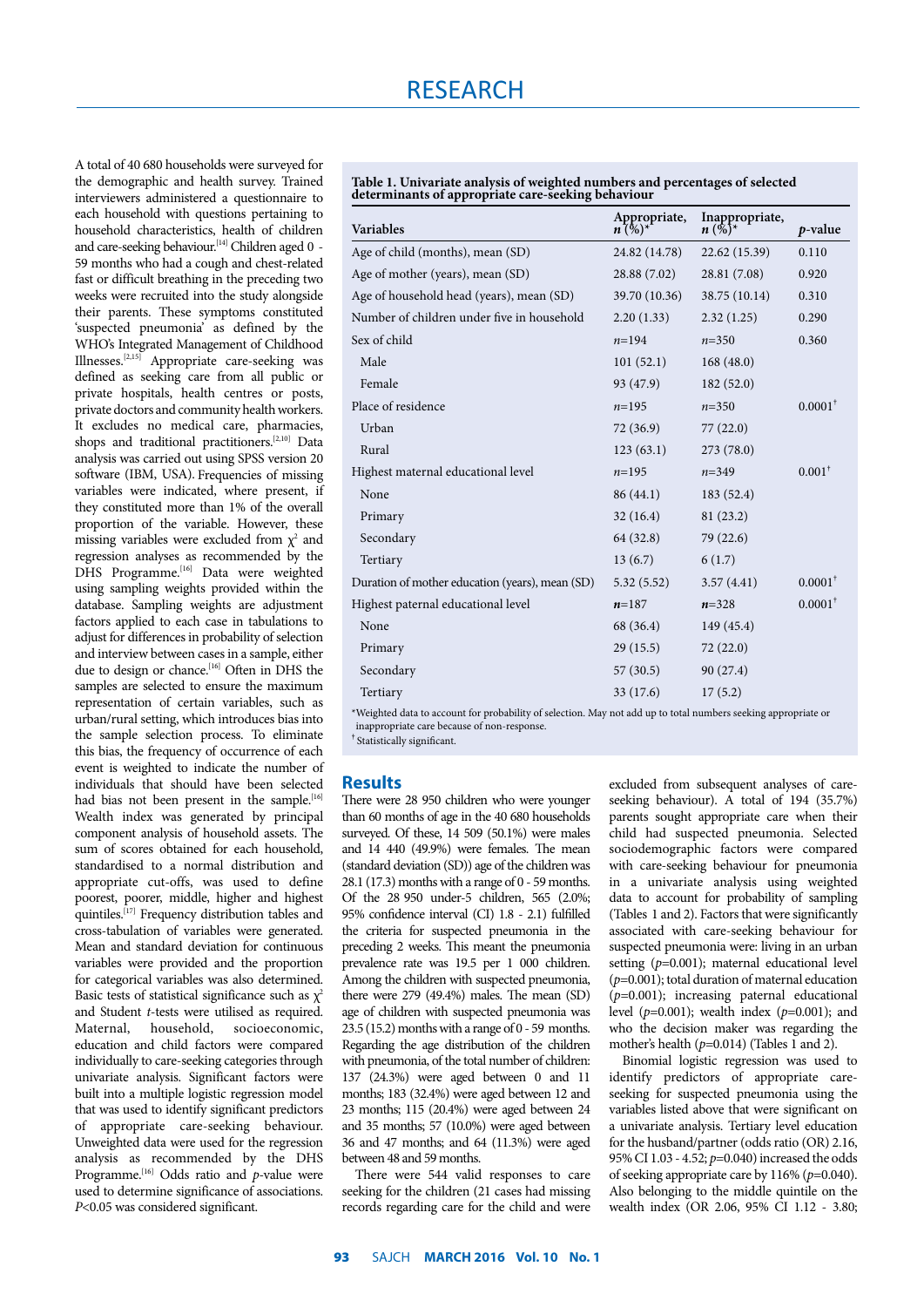**Table 2. Univariate analysis of weighted numbers and percentages of selected determinants of appropriate care-seeking behaviour**

| Variables                                 | Appropriate,<br>$n(0)$ <sup>*</sup> | Inappropriate,<br>$n \, (\%)^*$ | p-value           |
|-------------------------------------------|-------------------------------------|---------------------------------|-------------------|
| Mother's religion                         | $n=193$                             | $n = 346$                       | 0.230             |
| Islam                                     | 126(65.3)                           | 203(58.7)                       |                   |
| Christianity                              | 63(32.6)                            | 138 (39.9)                      |                   |
| Traditionalist                            | 4(2.1)                              | 5(1.4)                          |                   |
| Covered by health insurance               | $n=192$                             | $n = 350$                       | 0.190             |
| Yes                                       | 4(2.1)                              | 2(0.6)                          |                   |
| No                                        | 188 (97.9)                          | 348 (99.4)                      |                   |
| Household wealth index quintiles          | $n=195$                             | $n = 351$                       | $0.0001^+$        |
| Poorest                                   | 38(19.5)                            | 98 (27.9)                       |                   |
| Poorer                                    | 52(26.7)                            | 126(35.9)                       |                   |
| Middle                                    | 46(23.6)                            | 66 (18.8)                       |                   |
| Richer                                    | 27(13.8)                            | 44 (12.5)                       |                   |
| Richest                                   | 32(16.4)                            | 17(4.8)                         |                   |
| Decision maker regarding health of mother | $n=185$                             | $n = 326$                       | $0.032^{\dagger}$ |
| Mother alone                              | 8(4.3)                              | 27(8.3)                         |                   |
| Mother and husband/partner                | 65(35.1)                            | 81 (24.8)                       |                   |
| Husband/partner alone                     | 112(60.5)                           | 216(66.3)                       |                   |
| Others                                    | 0(0.0)                              | 2(0.6)                          |                   |
| Current marital status                    | $n=194$                             | $n = 350$                       | 0.355             |
| Never married                             | 2(1.0)                              | 13(3.7)                         |                   |
| Married                                   | 183 (94.3)                          | 318 (90.9)                      |                   |
| Living with partner                       | 2(1.0)                              | 8(2.3)                          |                   |
| Widowed/separated/divorced                | 7(3.6)                              | 11(3.1)                         |                   |
|                                           |                                     |                                 |                   |

\*Weighted data to account for probability of selection. May not add up to total numbers seeking appropriate or inappropriate care because of non-response.

† Statistically significant.

*p*=0.020) and families where decision-making regarding the health of the mother was made jointly by husband/partner and mother (OR 3.64, 95% CI 1.54 - 8.61; *p*=0.003) are all associated with increased odds of appropriate care seeking for suspected pneumonia. Other parameters failed to achieve significance on the regression model (Tables 3 and 4).

## **Discussion**

Pneumonia remains the leading infectious cause of death among children under-5, killing  $\sim$ 2 600 children a day.<sup>[10]</sup> Poor or delayed care accounts for up to 70% of child deaths in developing countries.<sup>[18,19]</sup> The occurrence rate for suspected pneumonia among children under 5 years of age in the current study was 19.5 per 1 000 children (95% CI 18.0 - 21.1).

Appropriate case management is a major focus of both the 2009 GAPP and the subsequent integrated Global Action Plan for Pneumonia and Diarrhoea.<sup>[6,20]</sup> Children with pneumonia should receive a full course of effective antibiotics because most severe cases

have a bacterial cause.<sup>[2,15,21]</sup> Timely institution of appropriate treatment is dependent on early recognition of the symptomatology by parents, decision to seek care from appropriate sources, availability, accessibility and affordability of the necessary therapy.<sup>[2]</sup> Studies have shown that parents are able to recognise the common symptoms and signs of potentially severe ill health, but that this does not always translate into appropriate health-seeking action.<sup>[18,22,23]</sup> In the current study, care-seeking behaviour was poor with only 35.7% of parents of children with suspected pneumonia seeking care from appropriate sources. This is much lower than the sub-Saharan African average of 48% and the average for developing countries of 60%.<sup>[2]</sup> It is, however slightly higher than the 32% reported in NDHS  $2008$ <sup>[14]</sup> It suggests that care-seeking behaviour for pneumonia in Nigeria has remained almost the same over the 5-year period from 2008 to 2013. This is in contrast to reports from most other countries that have shown significant improvement in care-seeking behaviour.<sup>[2,10]</sup>

The decision-making process regarding medical care for ill health by parents is complex and often influenced by several factors.<sup>[7,10-13]</sup> Cultural factors, parental education, previous experience, knowledge and socioeconomic status often influence health-related decisionmaking in developing countries.[7,8,11,13,18] These factors would contribute in differing magnitudes depending on location and culture. The educational level of the husband or partner contributed significantly to appropriate care seeking in this study. A significantly higher proportion (48%) of male partners who had sought for appropriate care had secondary school education or more compared with only 32.6% of those who had inappropriate care. While maternal education was significant on a univariate analysis but did not reach statistical significance on the regression analysis, a cursory look at the data suggests it may still play a role. Possible interactions between maternal and paternal education may have eliminated the role of the mother's education in the regression analysis. Also, considering the husband or partner was responsible for decision-making (alone or in combination with the mother) regarding the health of the mother in 92.8% of the respondents, it is not surprising that maternal education did not significantly influence appropriate care seeking. This is further strengthened by the finding in this study that where decisions regarding health of the mother are taken by both partners, the odds of seeking appropriate care for the child with suspected pneumonia increase almost three fold. Taffa and Chepngeno<sup>[9]</sup> demonstrated that maternal education played an important role in determining appropriate care-seeking behaviour for children with diarrhoea, pneumonia and malaria in Kenya. Therefore, we postulate that unlike the findings in our study, maternal education may influence appropriate health decisions in societies where women play a key role in decision-making in the household. The finding that parents in the higher wealth quintile were more likely to seek appropriate care independent of education suggests that the cost of medical care plays a significant role in the decision-making process. This is especially important as the majority of parents in the study relied on out of pocket expenses for care. Obviously parents in the higher wealth quintiles are able to afford these expenses readily and as such would more appropriately seek proper care. Similar findings regarding cost and willingness/ability to pay for appropriate care have been reported by other authors.<sup>[24]</sup>

## **Study limitation**

A limitation of the study was the use of suspected pneumonia as the factor defining the need for care seeking. Caution must be taken in the use of suspected pneumonia as a defining factor for determining true burden of pneumonia as the